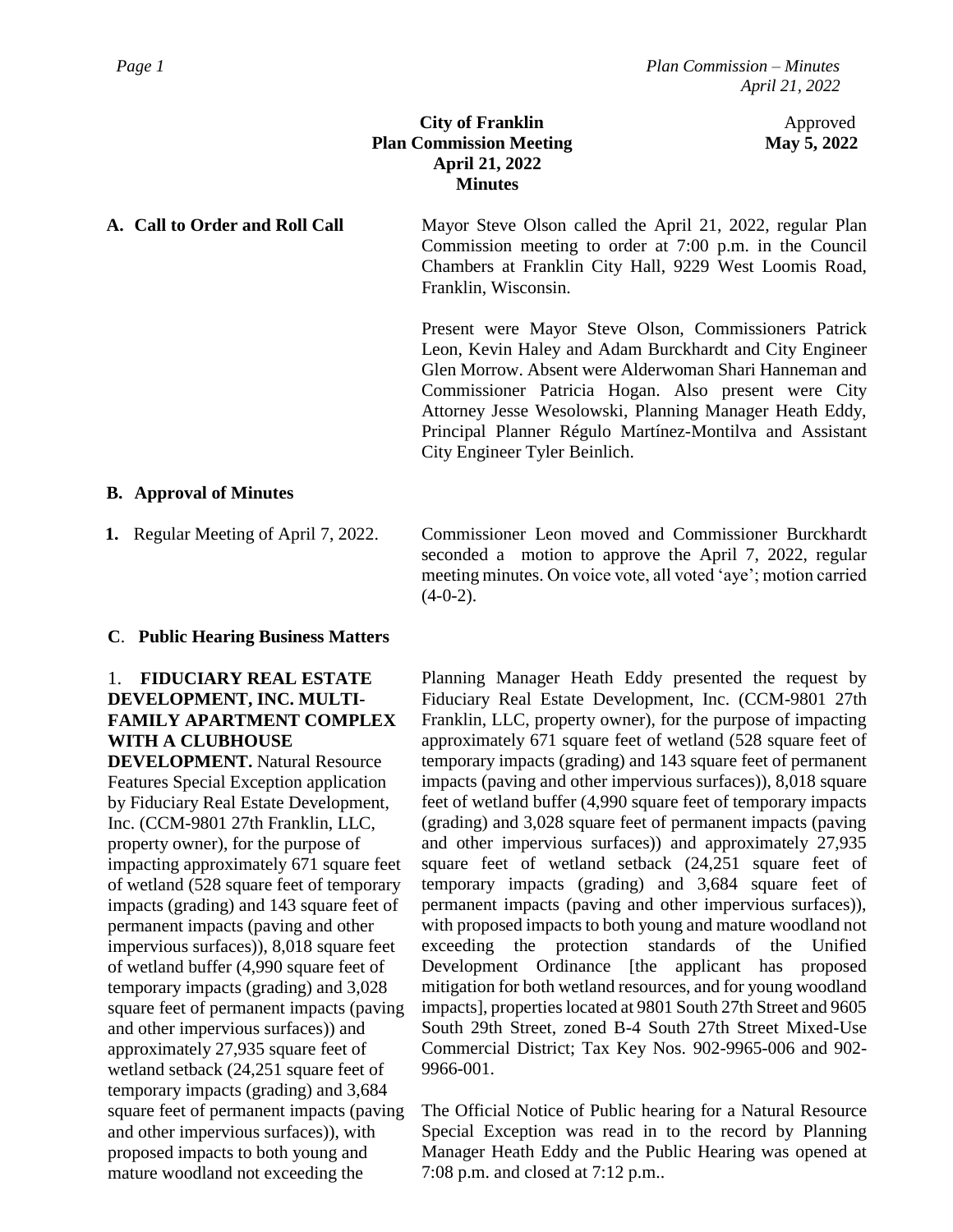protection standards of the Unified Development Ordinance [the applicant has proposed mitigation for both wetland resources, and for young woodland impacts], properties located at 9801 South 27th Street and 9605 South 29th Street, zoned B-4 South 27th Street Mixed-Use Commercial District; Tax Key Nos. 902-9965-006 and 902-9966- 001.

Commissioner Leon moved and Commissioner Haley seconded a motion to recommend approval of the Fiduciary Real Estate Development, Inc. Natural Resource Features Special Exception pursuant to the Standards, Findings and Decision recommended by the Plan Commission and Common Council consideration of the Environmental Commission Recommendations. On voice vote, all voted 'aye'; motion carried. (4-0-2).

#### **D**. **Business Matters**

# **1. THE ROCK SPORTS COMPLEX AREA CHALLENGE TOWER INSTALLATION WITHIN PLANNED DEVELOPMENT DISTRICT NO. 37 (THE ROCK SPORTS COMPLEX/BALLPARK COMMONS).** Site Plan Amendment

application by Michael R. Schmitz, owner of Rock Snow Park, LLC, applicant (BPC County Land, LLC, property owner), to allow for the installation of a proposed 50 foot high Challenge Tower (compact aerial courses or high rope courses, comprised of numerous swinging, climbing and balancing challenges) with 3 levels of obstacles and 50 elements, including a kids course, an observation deck at the top, with a 50 foot by 50 foot octagonal footprint, also to be located east of the existing Ski Chalet in The Rock Sports Complex, property located at approximately 7011 South Ballpark Drive, zoned Planned Development District No. 37 (The Rock Sports Complex/Ballpark Commons); Tax Key No. 744-1003-000 [the Site Plan Amendment is to change the location of the previously approved, but not yet constructed Challenge Tower, the Challenge Tower Site Plan being approved on April 23, 2020, by Plan Commission Resolution No. 2020-014; a Special Use permit was also approved for the Challenge Tower on May 5, 2020.

Principal Planner Martínez-Montilva presented the request by Michael R. Schmitz, owner of Rock Snow Park, LLC, applicant (BPC County Land, LLC, property owner), to allow for the installation of a proposed 50 foot high Challenge Tower (compact aerial courses or high rope courses, comprised of numerous swinging, climbing and balancing challenges) with 3 levels of obstacles and 50 elements, including a kids course, an observation deck at the top, with a 50 foot by 50 foot octagonal footprint, also to be located east of the existing Ski Chalet in The Rock Sports Complex, property located at approximately 7011 South Ballpark Drive, zoned Planned Development District No. 37 (The Rock Sports Complex/Ballpark Commons); Tax Key No. 744- 1003-000 [the Site Plan Amendment is to change the location of the previously approved, but not yet constructed Challenge Tower, the Challenge Tower Site Plan being approved on April 23, 2020, by Plan Commission Resolution No. 2020- 014; a Special Use permit was also approved for the Challenge Tower on May 5, 2020.

City Engineer Morrow moved and Commissioner Leon seconded a motion to table until the May 5, 2022 Plan Commission meeting. On voice vote, all voted 'aye'; motion carried. (4-0-2).